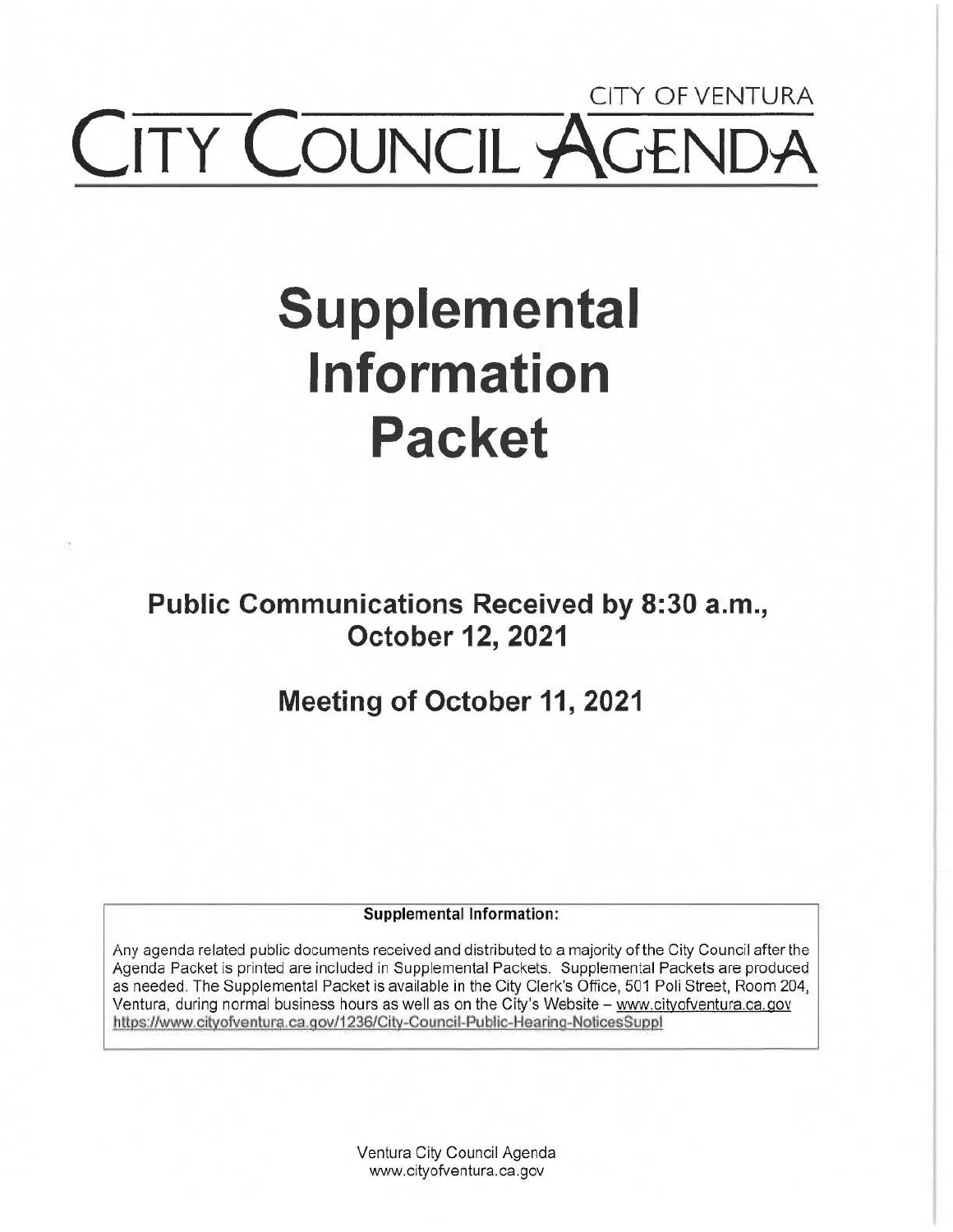## **AGENDA** ITEM 12A

## **1429 POLI** STREET **HISTORIC SIGNIFICANCE (PROJ** 15119)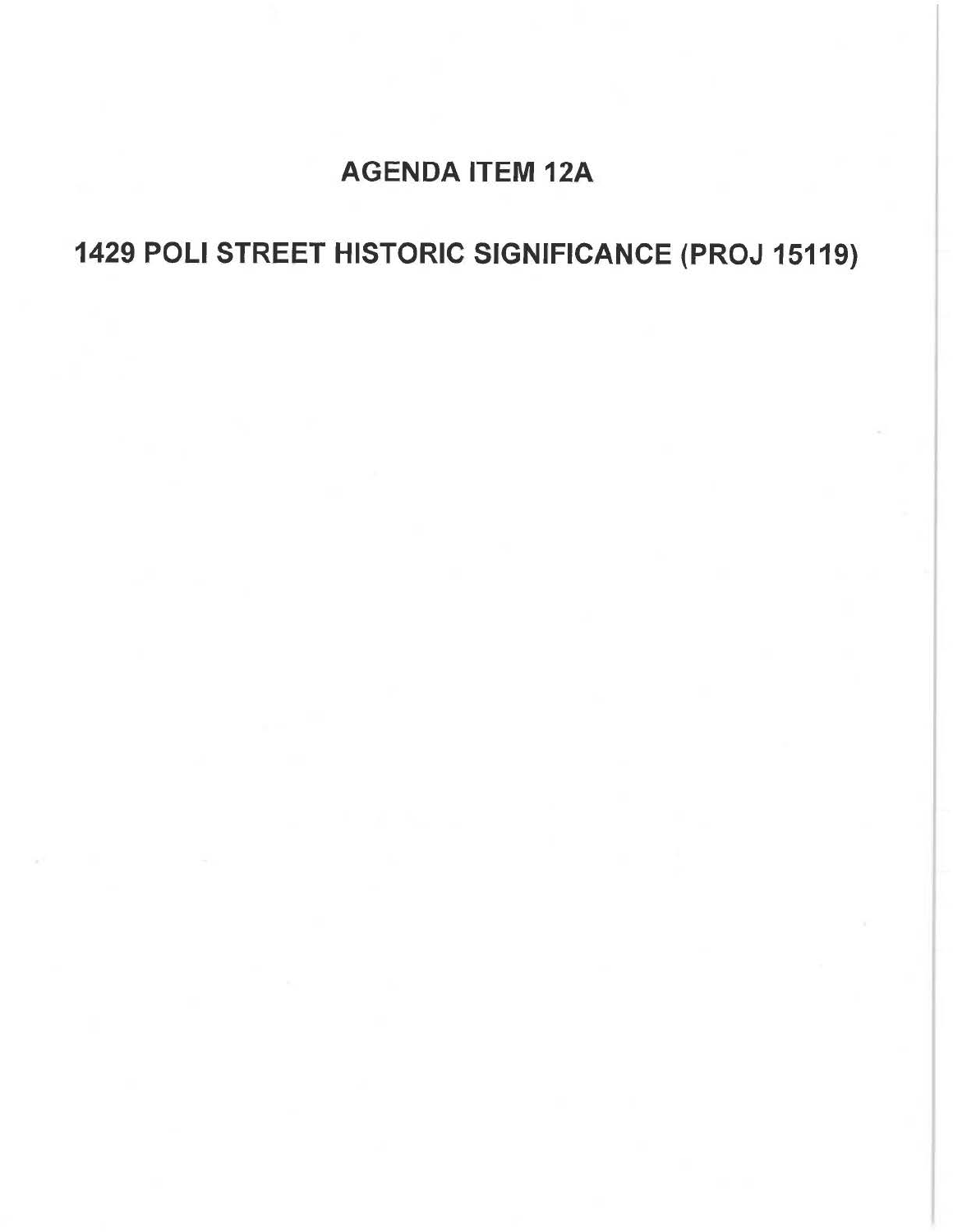#### **Tracy Oehler**

| From:    | noreply@cityofventura.ca.gov                     |
|----------|--------------------------------------------------|
| Sent:    | Monday, October 11, 2021 5:04 PM                 |
| To:      | City Clerk                                       |
| Subject: | -EXT- Online Form Submittal: Public Comment Form |

#### **Public Comment Form**

#### Disclosure:

Providing your name/contact information is optional to participate in a Public Meeting. However by providing, it will allow staff to follow-up with you on your item. All emails submitted to any Legislative Body are Public Records. Copies of forms submitted are posted online, with name and contact information redacted. You may only submit one comment form per agenda item. You may submit more than one form per agenda to address additional topics.

#### Submission Deadlines:

Submit your Comment Form at least 2 hours prior to the scheduled/posted start time of the meeting, as stated on the posted Agenda. If submitting a comment during a meeting, please submit before the Agenda Item concludes, during a Live Meeting, to be considered part of the record. Select the Legislative/Hearing Body below to ensure your comment is emailed to the correct body.

| Name                               | Robert and Paulina Chianese                                                                                                                                                                                                                                                                                                                                                                      |
|------------------------------------|--------------------------------------------------------------------------------------------------------------------------------------------------------------------------------------------------------------------------------------------------------------------------------------------------------------------------------------------------------------------------------------------------|
| Address                            |                                                                                                                                                                                                                                                                                                                                                                                                  |
| Phone Number                       |                                                                                                                                                                                                                                                                                                                                                                                                  |
| <b>Email Address</b>               |                                                                                                                                                                                                                                                                                                                                                                                                  |
| Select Legislative/Hearing<br>Body | <b>City Council</b>                                                                                                                                                                                                                                                                                                                                                                              |
| <b>Meeting Date</b>                | 10/11/2021                                                                                                                                                                                                                                                                                                                                                                                       |
| Select a Topic:                    | Agenda Item Number/Topic                                                                                                                                                                                                                                                                                                                                                                         |
| Agenda Item Number/Topic           | 12A                                                                                                                                                                                                                                                                                                                                                                                              |
| Recommendation                     | Field not completed.                                                                                                                                                                                                                                                                                                                                                                             |
| <b>Written Comments</b>            | I was a member of HPC years ago and most applicants wanted<br>to preserve the significant style of their building, with the other<br>criteria being the place of a significant person's residence or<br>the place of a significant event there. These buildings<br>constitute the physical embodiment of the history of the city,<br>which exemplifies the written record. HPC preserves what of |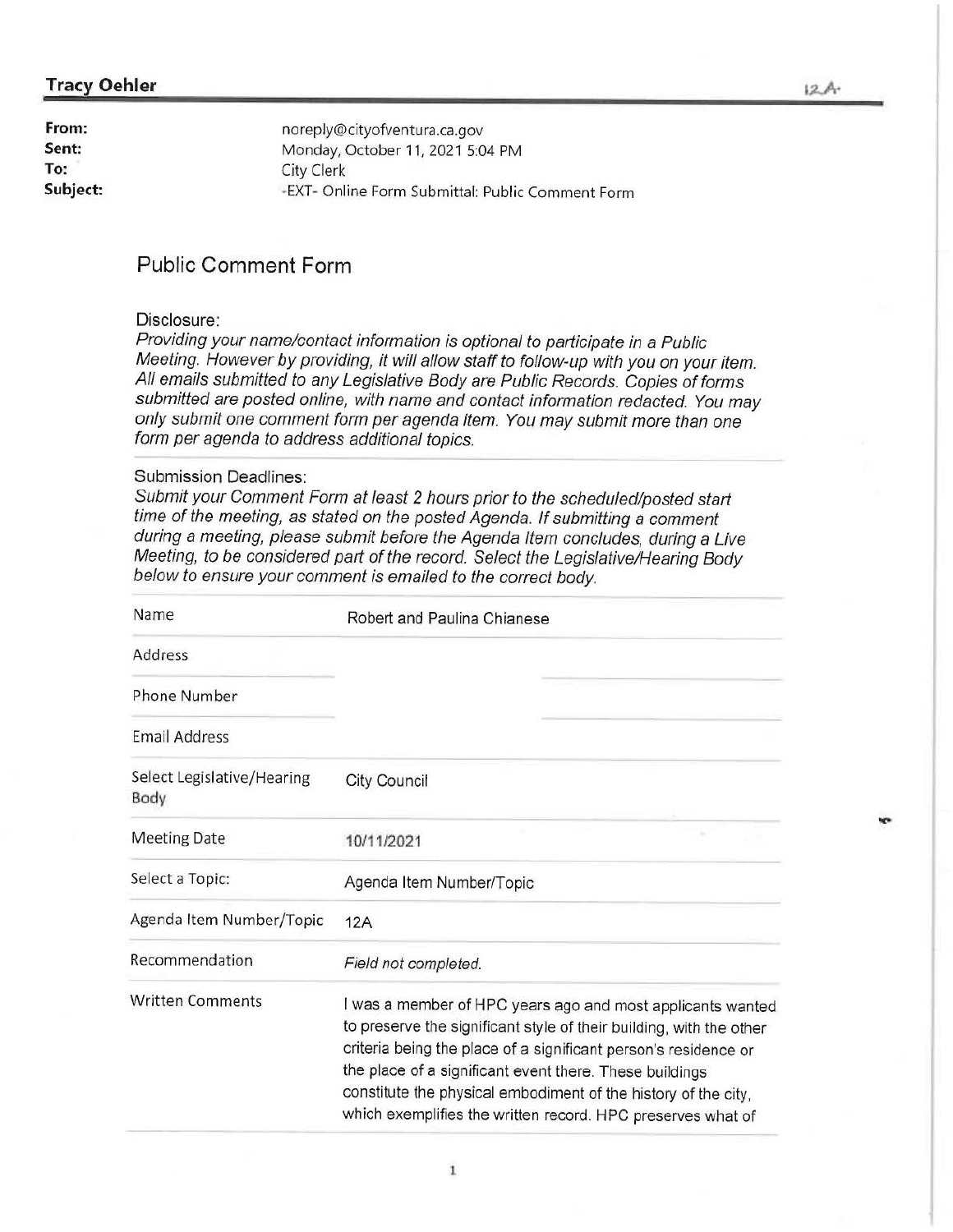our history the public can see and enjoy and contemplate. HPC should be a fully staffed committee with each position filled, with attention to public members with a background in So Cal history, architecture, and Ventura personages. (We have had two of our houses designated landmarks.) 1429 needs to be designated an Historical Resource, mainly for its style and age and the recall of what houses in the hills looked like and how they were situated. Removing this house from its large perch and its original location is not gain to the community but destruction of what planning and development was in Ventura's recent past.

Upload Files

Field not completed.

Email not displaying correctly? **Yiew 11** in **your** browser.

**CAUTION: This email originated from outside the City of Ventura. Exercise caution when opening attachments or clicking links, especially from unknown senders.**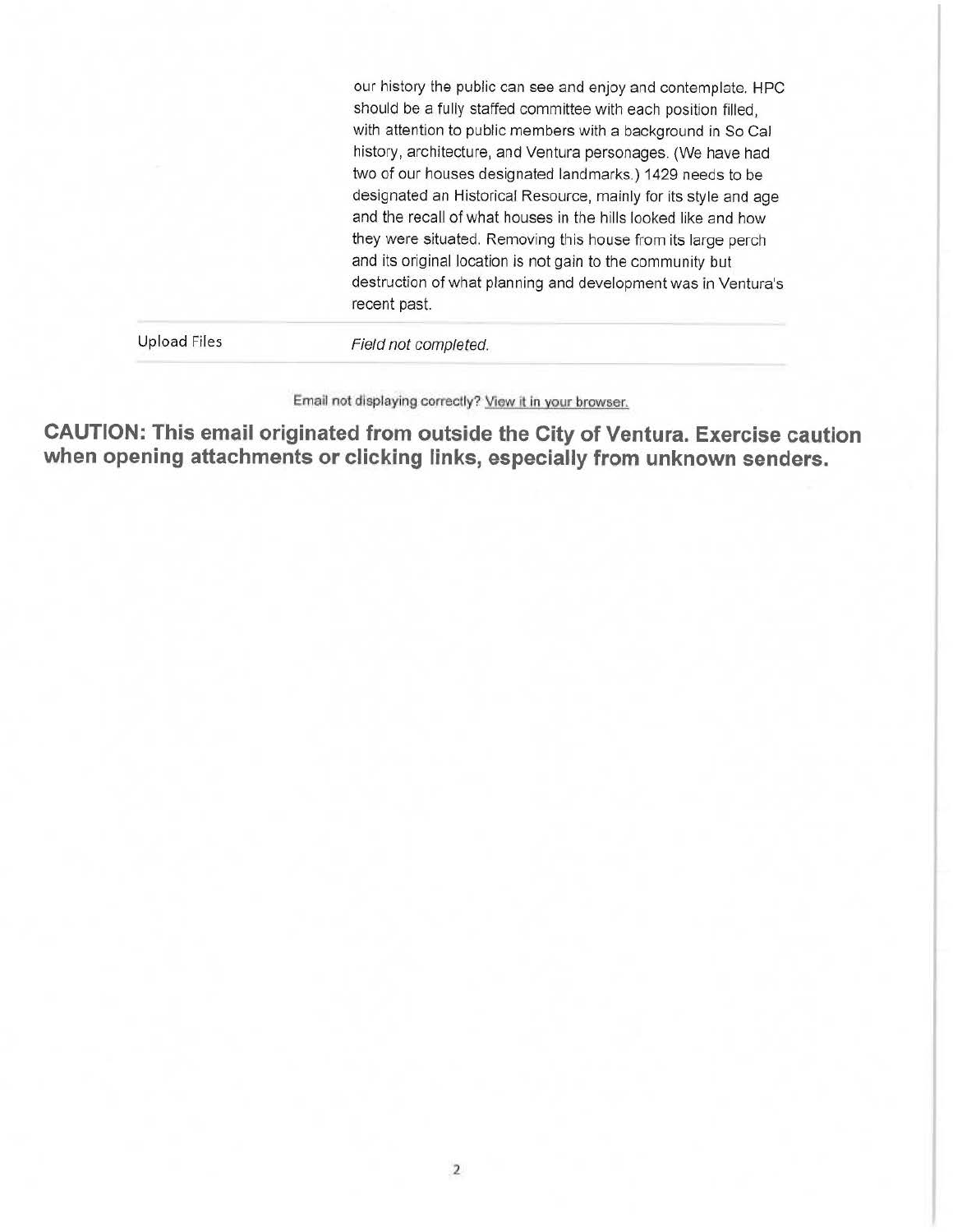#### **Tracy Oehler**

**From: Sent: To: Subject:**  Mike Johnson Monday, October 11, 2021 4: 16 PM City Clerk Fwd: -EXT- Agenda 13A and 12A

#### **From:** Cherie Egbert

**Sent:** Monday, October 11, 20214:14:59 PM

**To:** Sofia Rubalcava <srubalcava@cityofventura.ca.gov>; Joe Schroeder <jschroeder@cityofventura.ca.gov>; Lorrie Brown <lbrown@cityofventura.ca.gov>; Doug Halter <dhalter@cityofventura.ca.gov>; Mike Johnson <mike.johnson@cityofventura.ca.gov>; Jeannette Sanchez-Palacios <jpalacios@cityofventura.ca.gov> **Subject:** -EXT- Agenda 13A and 12A

**Agenda item 12A-** Support and retain the historical significance of 1429 Poli Street, especially in this location adjacent to Cemetery Park. There are many contractors who do restoration of older homes in Ventura. Our residences value these homes and move to Ventura because of the charm and character here.

I disagree with the Pasadena based consultant, and agree with our local HPC. In Pasadena there are a slew of prominent historic homes, and this one may not meet their caliber, but we in Ventura have demolished many beautiful historic properties over the years. Ventura has a history of destroying its history, so please preserve what we have here in our town.

I have seen many a "compromised" homes restored in Ventura and SB. Many General Contractors specialize in this work. The may gut and change the interior to work for todays living all while saving the home exterior. On older homes, I have seen, funky additions removed, and improved additions to the original home added back on. This home has the potential for its charm and integrity to be restored!

Units could be added along the alley way, but please don't allow the destruction of this modest historical home and the "sense of place" it gives to the area.

**Agenda item 13A-** Please support the DRC and HPC to remain empowered to review and improve Ventura development. These commissions give an opportunity to give the pubic a voice. They encourage the builder to do a better project which complements our community.

All the Best, Cherie Egbert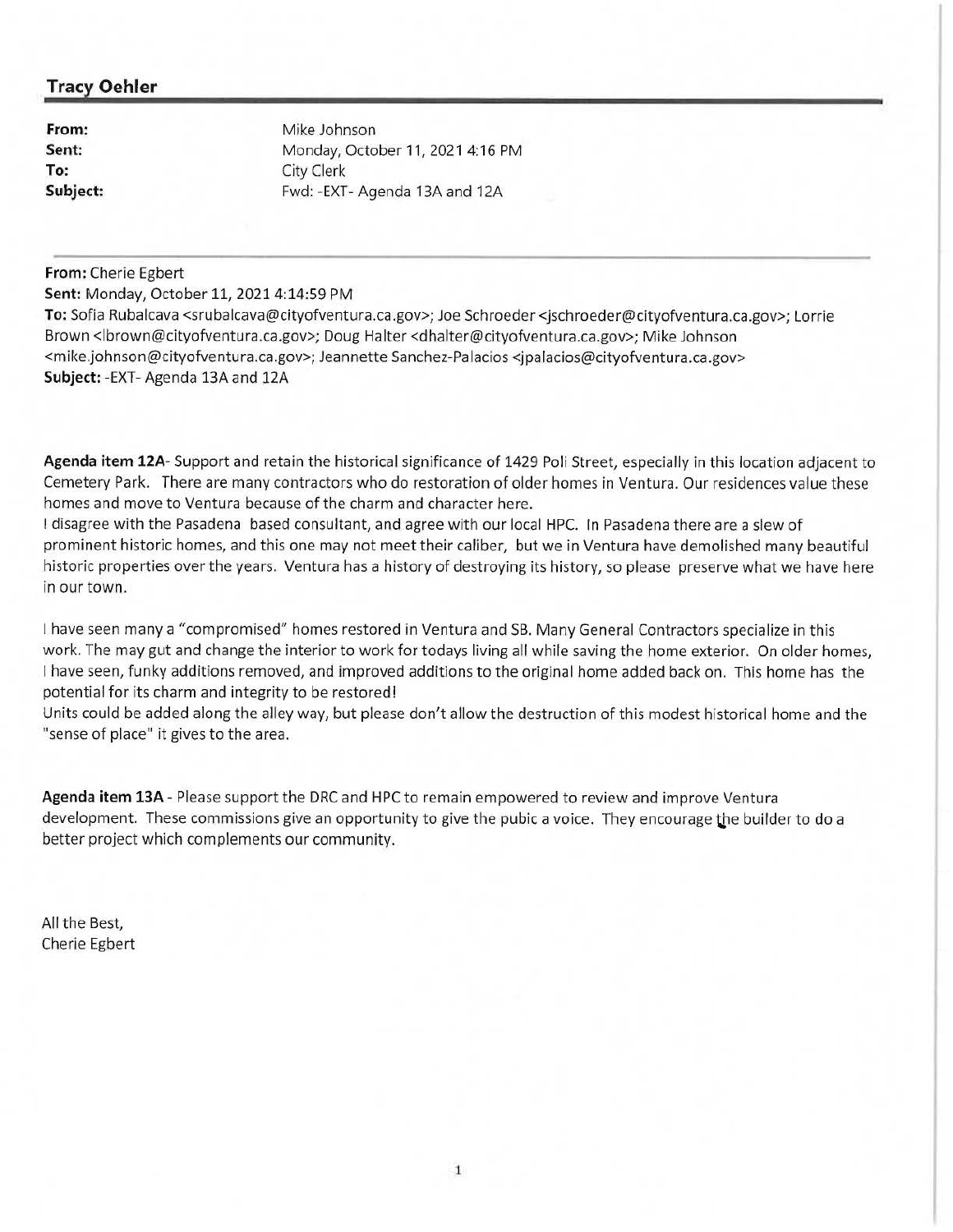### AGENDA ITEM 13A

## POLICY CONSIDERATION - TOPICS TO ADD TO THE STREAMLINING DISCUSSION